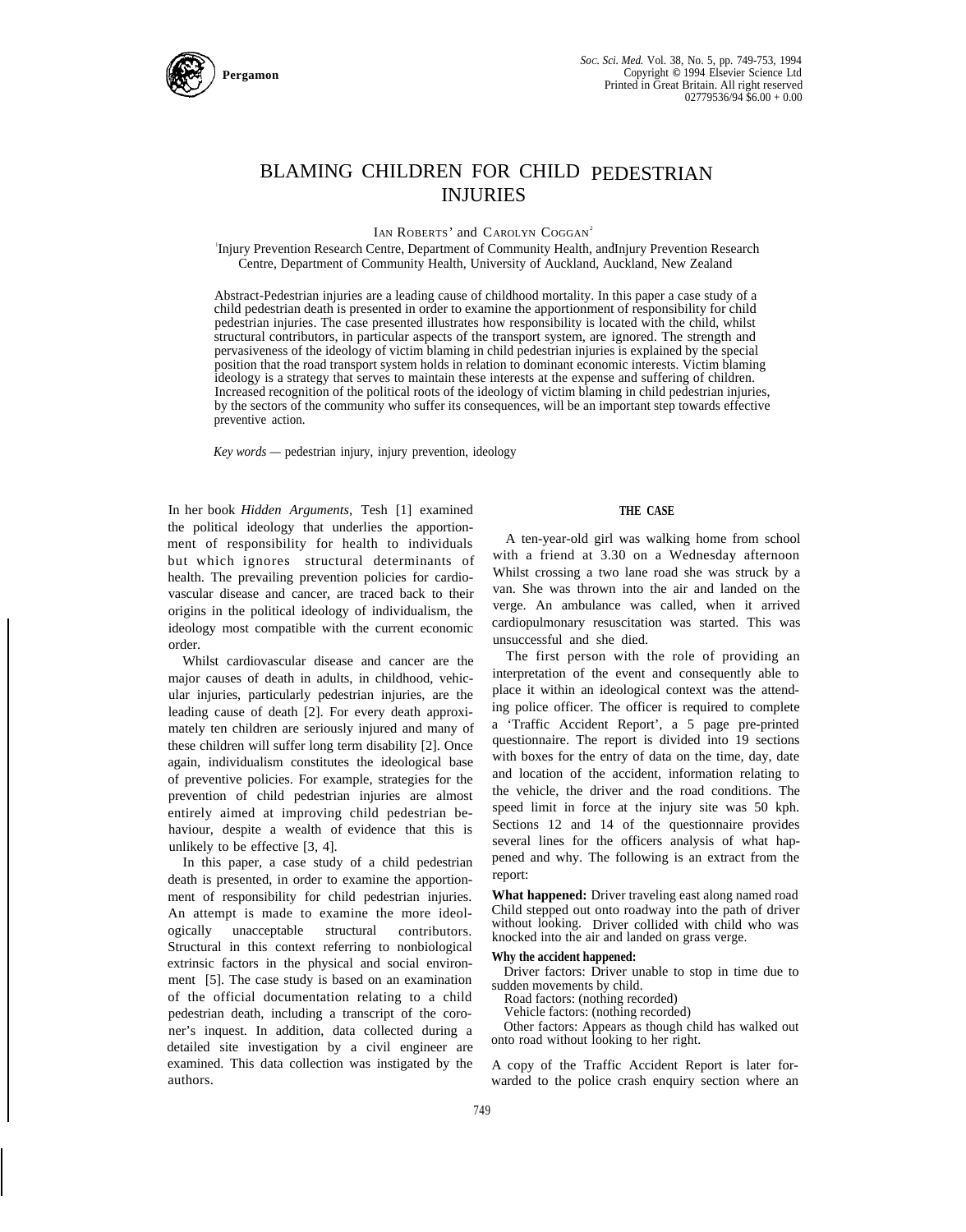accident summary is compiled. The following are extracts from the accident summary:

Child was standing on the footpath, without any warning she ran diagonally across the road into the path of an approaching van. The driver of the van was travelling towards named road and had no chance of stopping before she hit the child.

Traffic Safety Branch have interviewed the driver and other witnesses and there is no indication of excess speed, Diner states that she was travelling about 40 kph. A scene examination by Traffic seems to confirm this. Child was not on any medication at the time of the incident,

In the summary the impulsiveness of the child's actions are emphasized, "without any warning she ran". It is noted that medication could not be held responsible for this behaviour. A second copy of the Traffic Accident Report, including the accident summary, is later sent to the Road Traffic Standards Section of the Ministry of Transport. At this Section the report is coded for statistical purpose remediable factors are identified and the appropriate preventive action is initiated. The crash was coded as "Pedestrian: crossing road heedless of traffic, unattended child", No preventive action was initiated.

#### **CIVIL ENGINEERS ASSESSMENT**

One week following the injury, on the same weekday as the injury and at the same time of day, a civil engineer visited the injury site and measured a profile of vehicle speeds and traffic volume. Previous work has demonstrated that these measurements are likely to accurately reflect conditions at the time of injury, The engineer's assessment of the injury site found that vehicle speeds were approximately normally distributed with a mean of 58 kph and a standard deviation of 7.4 kph. Based on this data it can be calculated that the probability that any vehicle at that site would be traveling at 40 kph or less is 0.8%. The probability that a vehicle would be traveling at a speed less than or equal to the speed limit of 50 kph is 14%. There was a mean traffic flow at the injury site of 877 vehicles per hour, approximately 15 vehicles every minute. Thus the mean time available for crossing, assuming a steady flow, would have been only four seconds. It is quite likely therefore, that running was a necessary prerequisite for road crossing rather than an indication of impulsiveness.

#### **THE CORONER'S INQUEST**

The office and duties of the coroner in New Zealand are similar to those of British coroners and they are constrained by similar legislative structures [6]. In New Zealand all accidental deaths must be referred to the coroner and in the majority of cases a coroners inquest is held. Unlike the 'accusatorial' civil and criminal courts, the coroner's court is purportedly not competent to address the issue of culpability. The stated aims of a coroner's inquest are to determine the 'facts' surrounding the death, primarily for the purpose of reliable record keeping for the State. The coroner's inquest also serves a number of public interests. These were identified in the Brodrick report in 1971 [7]. Specifically these are:

1. To determine the medical cause of death;

- 2. To allay rumours or suspicion;
- 3. To draw attention to the existence of circumstances which, if unremedied, might lead to further deaths;
- To advance medical knowledge;
- 5. To preserve the legal interests of the deceased person's family, heirs or other interested parties.

Although ostensibly an objective fact finding process, as Green [8] observes facts and opinions are rarely distinct and the language of the court is steeped in morality. Green comments: .

It is not that the Coroner does not accept for fact what we would hold to be constructed from various interest; but, rather, that such 'facts' are deliberately employed to provide a truth which suffices both for the statistical gaze of the State and also for the participants.

The inquest for the deceased child was held two months after her death. The following material is based on notes taken during the inquest. The coroner began by introducing the court, in particular pointing out that "the coroner's court is not preoccupied with culpability and indeed is not competent to decide on such matters". It was stated that the court aims "to establish the facts" but this was qualified as "not always easy". It was explained that the court should "establish the identity of the deceased, the date and place of death, the cause of death, and look at circumstances surrounding the death to discover anything that may have been avoidable". The case was presented by the police and during the course of the presentation, the coroner was provided with various pieces of evidence, such as a diagram of the scene and statements from the driver and other witnesses. The child's parents were not present at the inquest.

Following the case presentation the coroner made a brief reference to the autopsy findings. He then asked:

Did she have to cross the road to get home, I am interested to know why the road had to be crossed at that particular point?

The police officer responded: "1 don't know the reason why she crossed at that point".

The coroner then enquired whether the child had any hearing defect. No defect was reported. In the preamble to the verdict, the coroner observed that because of the widespread provision of traffic education in schools the type of erratic traffic behaviour displayed, would be unusual for a 10-year-old. He observed that children are repeatedly told "don't jaywalk, but (name) may have been doing a little bit of jaywalking".

The verdict returned by the coroner stated: "'I find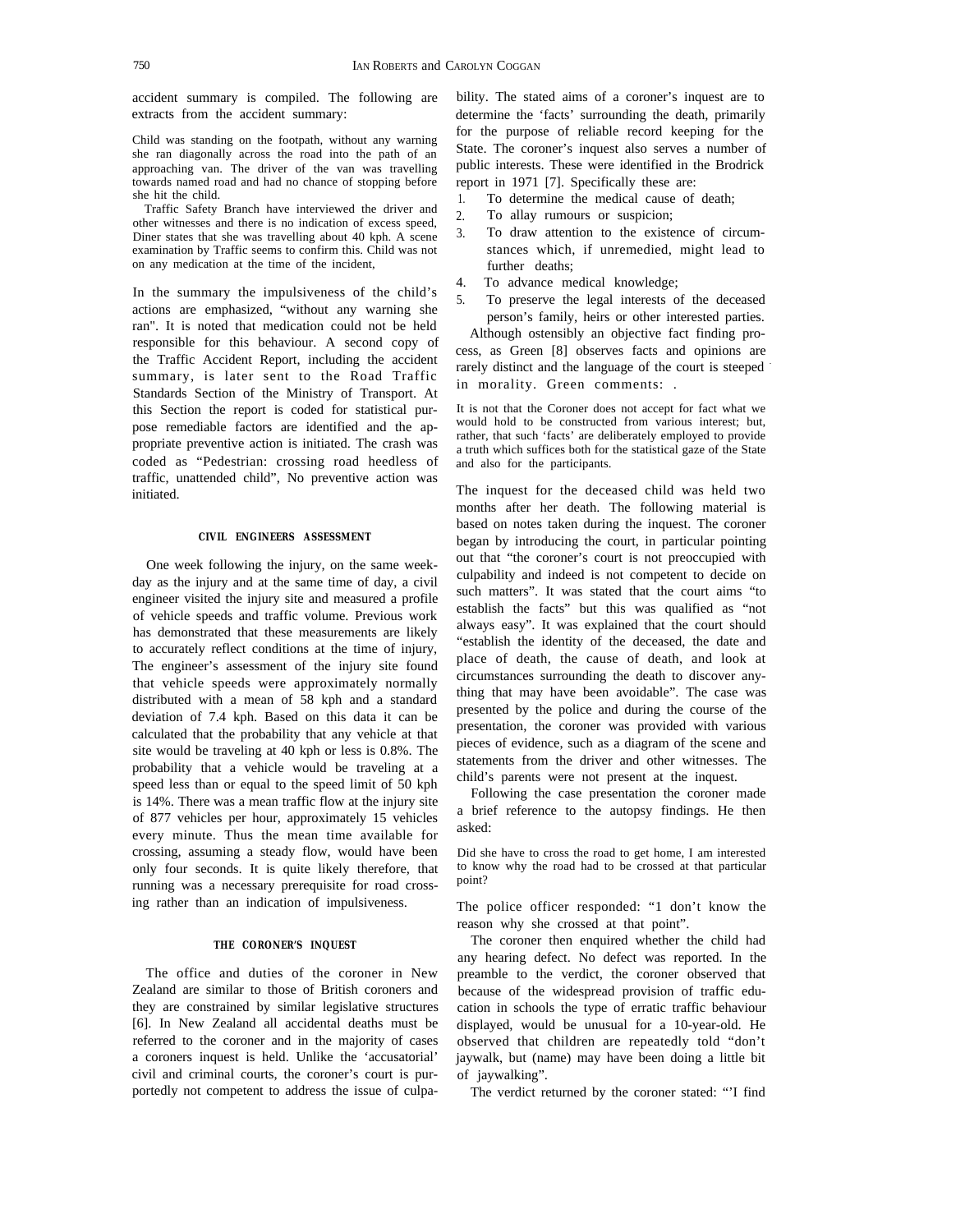that (name) died at (place) accidentally, sustained when she ran out into the path of an approaching vehicle without checking that the road was clear of traffic."

## **DISCUSSION**

This case study illustrates how the circumstances surrounding a child pedestrian death came to be interpreted in an ideological context. The process began when the attending police officer made a judgment on causality based on a consideration of factors relating to the vehicle, the driver and the drivers account of the child's behaviour. Essentially a choice was made between the two main contenders for individual responsibility, the driver and the child victim. Since the driver's claim of traveling at 40 kph (within the 50 kph speed limit) was accepted, no negligence was attributed to the driver so that responsibility was located with the victim. Although walking out into the road clearly did result in this child's death and might appropriately be considered a cause, it was nevertheless only one of a number of causes. 'Other causes of pedestrian injury which have been identified in epidemiologic studies which could equally have been chosen for consideration would include poverty [9-11], high traffic volumes and high vehicle speeds [12]. However a drawback of the multicausal approach to aetiology is that it allows some causes to be singled out for attention above others. A choice motivated by ideology [1].

Although the coroner's court was supposedly not competent to address the issue of culpability, it is clear that for the "statistical gaze of the State", blame is unambiguously apportioned to the child. The reference to jaywalking albeit only "a little bit of jaywalking" clearly signals negligence on the part of the child. Structural contributors, in particular the causal factors pertaining to the transport system, emerge from this process of moral arbitration unscathed. Poverty, the volume of traffic, the lack of provision of safe places to cross and particularly in this case. the state's inability to enforce its own speed limits are ignored. In as much as the coroner failed to draw attention to these factors it could be argued that the inquest failed to serve the public interest functions as identified by the Brodrick Committee. Although it is not possible to generalise from a single case report to all child pedestrian deaths or to suggest that the approach of the coroner in this case study is typical of coroners in other countries, nevertheless the outcome of this case is representative. As Hillman et al. [13] observed, the police find children responsible in over 90% of pedestrian injuries. Indeed the strength and pervasiveness of the ideology of victim blaming is reflected in the observation that even children hold themselves to be responsible in over half (51%) of cases [13].

The reason why locus of responsibility is a public health concern is that assignment of responsibility to children, leads to child orientated prevention strategies which are, in general, likely to be much less effective than those guided by a structural approach. For example, the belief that unsatisfactory child pedestrian behaviour is the cause of child pedestrian injuries, results in the choice of pedestrian skills education programmed as the primary strategy for prevention. However, although some pedestrian skills education programmed have been shown to lead to observed behaviour change, few programmed internationally have ever been shown to lead to reduced injury rates [14]. For those that have, the findings have been either internally inconsistent or unduplicated [2]. Even with the most rigorous evaluative efforts it has been concluded that even large efforts to improve child pedestrian behaviour are rewarded with only small gains [4]. Nevertheless despite this lack of proven efficacy, strenuous efforts are made to justify their use, reflecting the power of the ideological meaning they embody.

In 1975 a Special Research Group on Pedestrian Safety was convened by the Organisation for Economic Co-operation and Development (OECD) and the European Conference of Ministers of Transport (ECMT). The stated aim of this group was "to strengthen and improve relations between research and policy in the field of pedestrian safety" [15]. Road safety education for children was designated a priority area and an attempt was made to define training objectives. The report began however by questioning the need for training "given the paucity of empirical evidence to support educational measures". The justification that was found was admittedly 'for reasons which owe more to ideology than to empirical fact". The rationale given was that:

society has a basic responsibility to provide children with the best possible information and instruction to enable them to cope with the road environment of today, whether or not this helps to reduce accidents, or—more optimistically even if its results do not become fully apparent for another generation [15].

In contrast, as a guide to preventive action a structural perspective offers some powerful advantages. In particular:

It does not mistake political and economic systems for natural objects. They become amenable to redress. Thus policy makers adopting the structuralist perspective need not limit themselves to disease prevention proposals that preserve the current distribution of power. They need not compromise prevention possibilities at the outset by omitting those that do not fit into the *status quo* [1].

Once liberated from these constraints, the prospects for prevention take on new possibilities. One might begin by addressing poverty. The rate of pedestrian injury for poor children is between three and four times that for the least poor. This strong relationship with poverty is consistent across many studies and has been observed in several countries [2]. Indeed. pedestrian injuries are a major contributor to socioeconomic inequalities in childhood mortality [16].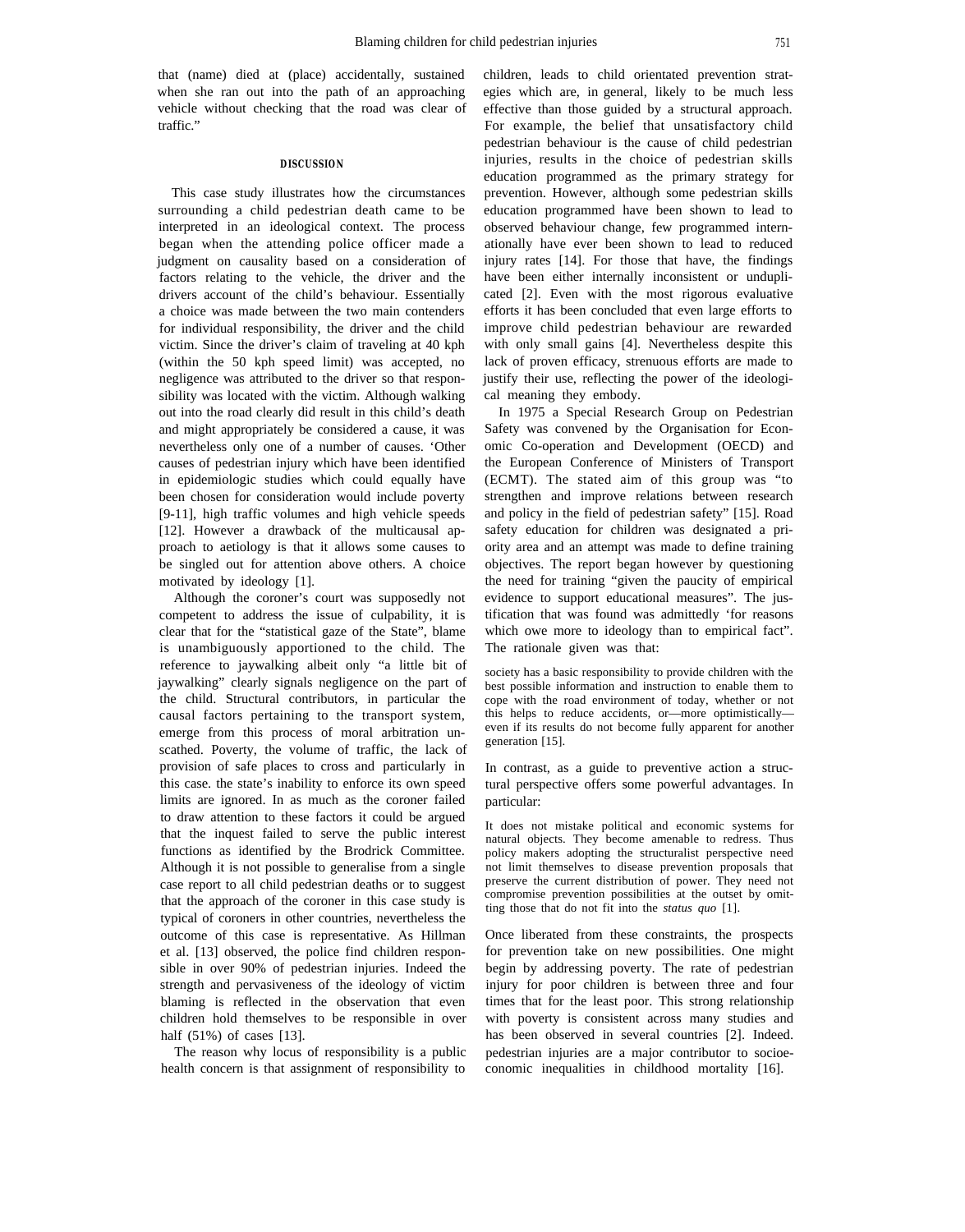Poverty unambiguously is a cause of child pedestrian injuries and efforts to reduce socioeconomic inequalites would be an appropriate public health approach to prevention [17].

Similarly, the characteristics of the transport system are also seen as amenable to change. Again the prospects for prevention are dramatic. In New Zealand, government policies to discourage car use in the aftermath of the energy crisis, albeit motivated by economic rather than health concerns, were associ ated with a 46.4% reduction in the child pedestrian motility rate [18]. These observations suggest that public policy changes which strengthen the public transport system and discourage the use of private transport have the potential to significantly reduce child pedestrian mortality rates. But by investing so heavily in educational strategies, governmental bodies responsible for childhood safety are relieved of their responsibility for taking such steps which would involve challenging the dominant position of the private passenger car in the transport system.

Although the relative merits of these contrasting approaches to prevention policy are widely recognised the trend towards greater individual responsibility has nevertheless continued to acquire momentum. Whereas Ryan in his book *Blaming the Victim* [19] characterised victim blaming as a subtle process, "cloaked in kindness and concern", contemporary victim blaming, particularly in the field of road safety, has acquired a more venomous nature [20]. Whilst victim blaming in chronic diseases is implicit in the lifestyle paradigm, few would advocate the criminalisation of smoking or obesity. Yet calls for criminalisation are not unusual in road safety, even for children as pedestrians [20]. The trend towards a more malignant form of victim blaming is also apparent in the content of childhood road safety messages. For example in Britain, the "Mind that child" safety campaign slogan was superseded by "One False Move and You're Dead", with the obvious implications for personal responsibility [21].

To understand the nature of the forces which sustain the ideology and process of victim blaming, the sociopolitical context in which they operate has to be considered. Indeed, the same political objectives spawned the lifestyle paradigm for the prevention of chronic diseases. in that case, as Crawford recognised [22], the victim blaming ideology provided a justification for limiting access to medical services, at a time when upwardly spiraling health sector costs constituted a serious threat to corporate interests. The lifestyle paradigm also conveniently took the heat of medicine for its failure to improve the health of populations, at the same time providing a diversion from a social causation of disease. Victim blaming ideology resolves these issues but without presenting a threat to economic interests.

In the case of road safety, because the road transport system is such an essential part of the infrastructure on which economic expansion is predicated, any analysis of the road safety problem which does not take the road transport infrastructure as sacrosanct immediately poses a threat to economic interests. Compared with rail or sea transportation, road transport due to its high degree of atomization, occupies a special position in relation to these interests, in that it provides a high degree of flexibility with the minimum of opportunities for workers organisation. Moreover not only does the road transport system permit economic expansion. it is in itself an important source of consumption, notably of steel. rubber. oil, and concrete [23]. Because of these considerations victim blaming in the case of road safety fulfils an even more urgent political function.

Victim blaming in child pedestrian injuries is a strategy which serves to maintain the economic interests of the dominant groups in society at the expense and suffering of children, particularly those from low income families. Increased recognition of the political roots of this ideology, by the sectors of the community who suffer its consequences. will be an important step forward towards effective preventive action [24].

#### **REFERENCES**

- 1. Tesh S. N. *Hidden Arguments: Political Ideology and Disease Prevention Policy.* Rutgers University Press, London, 1988.
- 2. Rivara F. P. Child pedestrian injuries in the United States. *Am. J. Dis. Child* **144,** 692-6, 1990.
- *3.* Roberts I. G. International trends in pedestrian injury mortality. *Arch. Dis. Child.* **68,** 190-192, 1993.
- 4. Rivara F. P., Booth C. L., Bergman A. B., Rogers L. W., Weiss J. Prevention of pedestrian injuries to children: effectiveness of a school training program. *Pediatrics* **88,** 770-775, 1991.
- 5. Wilson M. and Baker S. Structural approach to injury control. *J. Soc. Issues* **43,** 73-86, 1987.
- 6. Jervis J Sir. *On the Office and Duties of Coroners (Edited* by Mathews P. and Foreman J.). Sweet and Maxwell, London, 1986.
- 7. Brodrick Committee. *Report of the Committee on Death Certification and Coroners.* HMSO, London, 1971.
- 8. Green J. The medico legal production of fatal accidents. *Sociol. Hlth Illness* **14,** 373-389, 1992.
- 9. Mare R. D. Socioeconomic effects on child mortality in the United States. *Am. J. publ. Hlth* **72,** 539–547, 1982.
- 10. Pless I. B., Verreault R., Arsenault L. et al. The epidemiology of road accidents in childhood. *Am. J publ. Hlth* **77,** 358-360, 1987.
- 11. Dougherty G., Pless I. B. and Wilkins R. Social class and the occurrence of traffic injuries and deaths in urban children. *Can. J. publ. Hlth* **81,** 204-209, 1990.
- 12. Mueller B. A., Rivara F. P., Shyh-Mine L. and Weiss N. S. Environmental factors and the risk for childhood pedestrian motor vehicle collision occurrence. *Am. J. Epidemiol.* **132,** 550-560, 1990.
- 13. Hillman M., Adams J. and Whitelegg J. *One False Move: a Study of Children's Independent Mobility.* Policy Studies Institute, London, 1991.
- 14. Organisation for Economic Development and Cooperation. Traffic safety of children. Report prepared by an OECD expert scientific group, Paris, April, 1983.
- 15. Grayson G. B. The identification of training objectives: what should we tell the children? *Accid Anal. Prev.* **13,** 169-173, 1981.
- 16. Office of Population Censuses and Surveys, Occu-